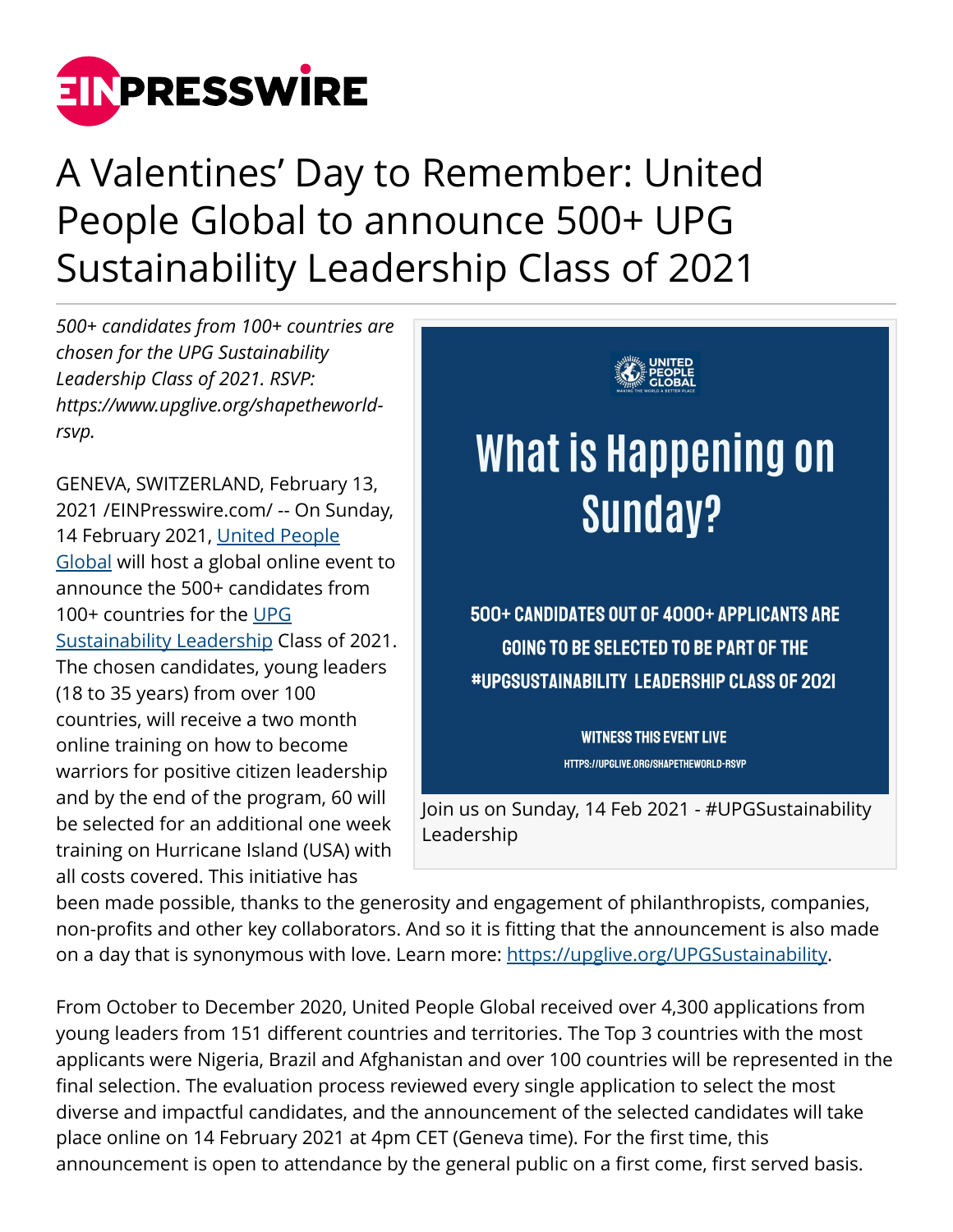The event features voices from around the world. And there are gifts and other benefits that will be given to out to ensure that everyone has the chance to win something this Valentine's Day. Please [RSVP](https://www.upglive.org/shapetheworld-rsvp) to be part of this special moment: [https://www.upglive.org/shapetheworl](https://www.upglive.org/shapetheworld-rsvp) [d-rsvp](https://www.upglive.org/shapetheworld-rsvp).

UPG Sustainability Leadership mobilises people and organisations to support positive citizen leadership on sustainability. With a decade to go to the achievement of the Sustainable Development Goals of the United Nations, UPG Sustainability Leadership is a movement that encourages and



Working together to make the world better - UPG Sustainability Leadership

enables citizens at all levels to take positive action in their communities. The training is delivered in close collaboration with the Hurricane Island Center for Science and Leadership (USA).

## "

With #UPGSustainability Leadership it is a blessing to be among the people and the organisations that are coming together as part of the acceleration that the world needs"

> *Yemi Babington-Ashaye. President, United People Global*

"With #UPGSustainability Leadership it is a blessing to be among the people and the organisations that are coming together as part of the acceleration that the world needs," said Yemi Babington-Ashaye. President, United People Global.

UPG believes that sustainability includes both the typical "green" issues such as planting trees, recycling waste, managing energy, protecting the oceans, and that it also includes other issues that have been central to our societies for a long time such as: education, health, jobs, gender equality, sustainable consumption, sustainable production and more.

The broad participation in the application process is mirrored by a similarly broad approach in the development of the program, with institutions, experts and collaborators from across the world working on the training that awaits the Class of 2021. This training is completely free of charge for the selected candidates and each candidate commits to do two things: 1) Execute a project in their community, that is related to at least one of the 17 Sustainable Development Goals, and 2) Host a mini-training session to raise awareness in their community about positive citizen leadership on sustainability.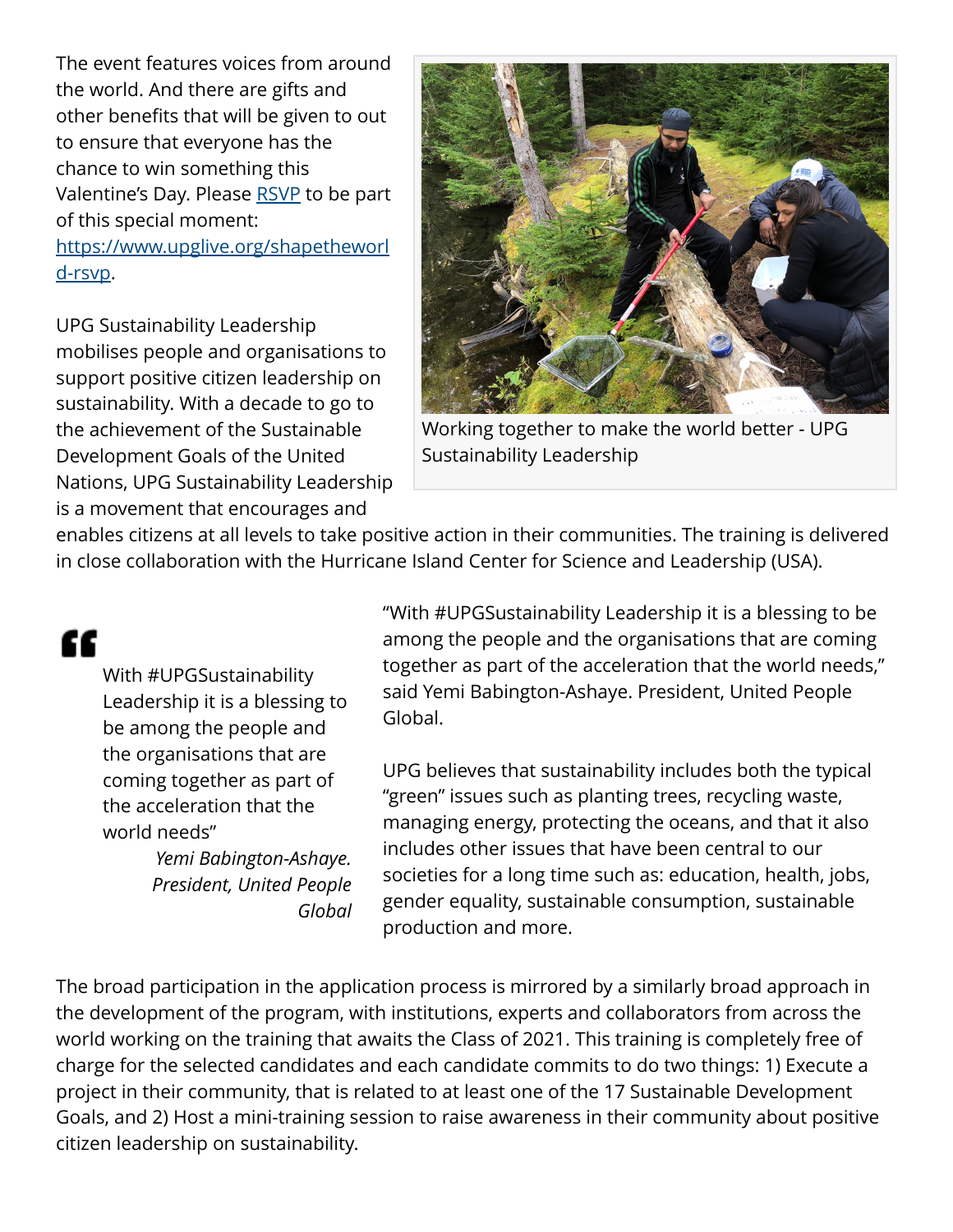By training 500 new UPG Sustainability Leaders, the program aims to directly impact over 20,000 people in communities worldwide in the following year through mini-trainings and projects.

The fruits from the UPG Sustainability Leadership alumni network: the Class of 2019 included 60 UPG Sustainability Leaders and they have delivered great impact. After being trained - by UPG and The Hurricane Island Center for Science and Leadership - the Class of 2019 went on to train over 6,000 citizens and to launch projects in their communities.



UPG Sustainability Leaders learn about sustainable ecosystems

"Becoming a UPG Sustainability Leader is being recognised and certified as an agent for change in your community and the world. The participants have a unique experience of learning, presenting and collaborating with incredible people from all over the world, and this brings whole new possibilities to their projects. Once inside the program the leader joins a network with over 1,500 people who want to make the world a better place." said Rodrigo Nunes, UPG Sustainability Leader 2019 (Brazil) and Project Leader of UPG Sustainability Leadership.

"I started some beautiful activities with some of the students from a partner school here. We had the presentation of the projects of the children who had different themes about environmental protection and built models from recyclable objects." Elena Taurus, UPG Sustainability Leader 2019 (Romania).

Note to Editors RSVP for the global announcement: <https://www.upglive.org/shapetheworld-rsvp>. Join UPG / Become a Champion: <https://unitedpeople.global/join/> Read the UPG Sustainability Leadership 2019 Report Follow UPG on Instagram or Facebook: @unitedpeopleglobal or on Twitter: @unitedpeople36 For more information about United People Global, visit:<https://unitedpeople.global/about-us/>

About United People Global: UPG is a community that encourages and enables people to make the world better place. We believe that all people have the power and the responsibility to participate in making the world a better place. The work of this global community is facilitated by United People Global Foundation, an independent not-for-profit organisation based in Geneva,